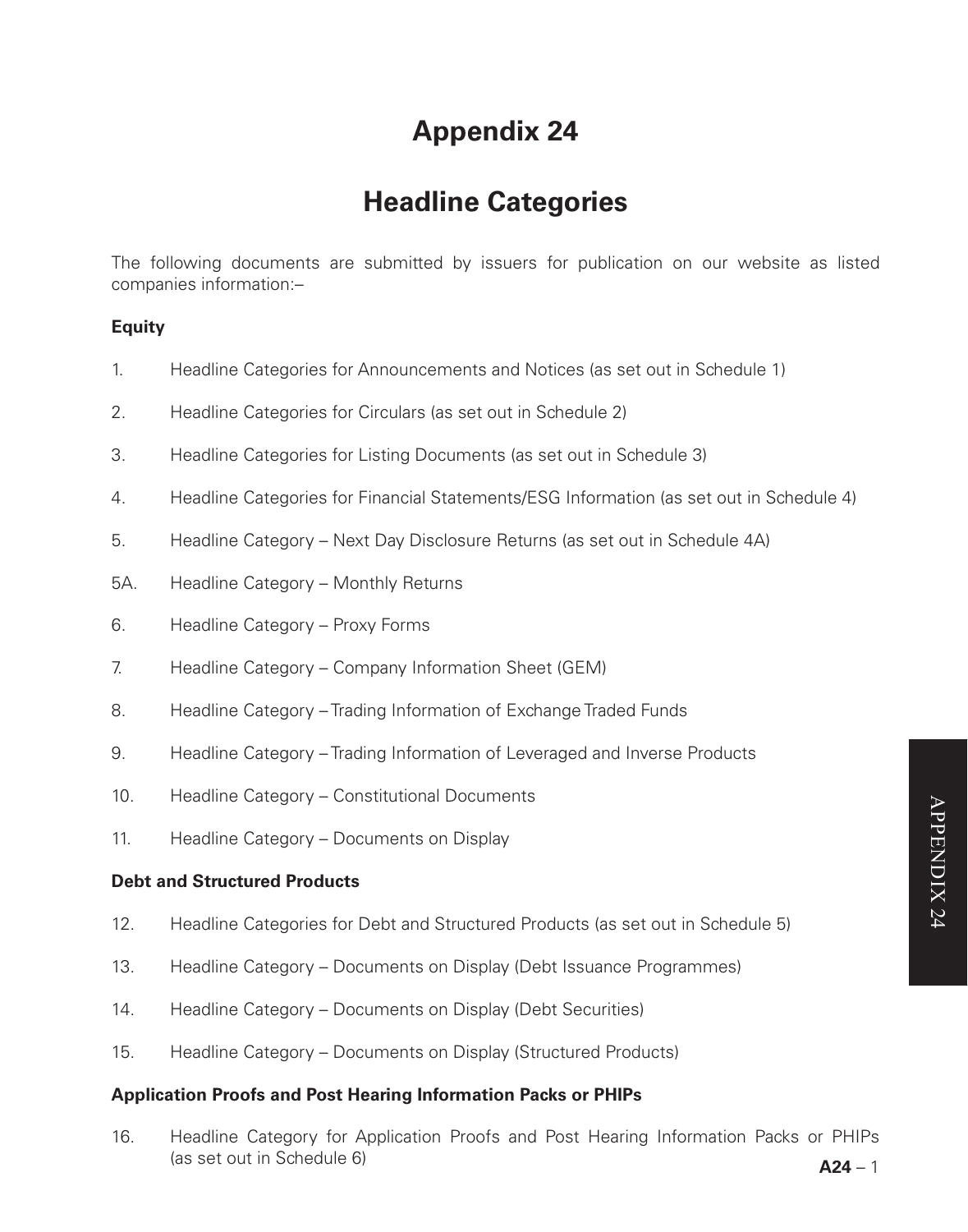# **Schedule 1 Headline Categories for Announcements and Notices**

## **Connected Transactions**

Auditors or INEDs Unable to Confirm Matters relating to Continuing Connected Transaction Connected Transaction Continuing Connected Transaction Guaranteed Net Tangible Assets or Profits Waiver in respect of Connected Transaction Requirements

## **Corporate Positions and Committees/Corporate Changes**

Amendment of Constitutional Documents Change in a Director's or Supervisor's Biographical Details Change in Auditors Change in Class Rights Change in Company Secretary Change in Company Website Change in Compliance Adviser Change in Compliance Officer Change in Directors or of Important Executive Functions or Responsibilities Change in Financial Year End Change in Registered Address or Office, Registered Place of Business in HK or Agent for Service of Process in HK Change in Share Registrar/Transfer Agent Change in Supervisors Change in Chief Executive Change of Audit Committee Member Change of Remuneration Committee Member Change of Company Name List of Directors and their Role and Function Non-compliance with Audit Committee Requirements Non-compliance with Remuneration Committee Requirements Non-compliance with Compliance Officer Requirements Non-compliance with INED Requirements or INED Failing to Meet Independence Guidelines Terms of Reference of the Audit Committee Terms of Reference of the Remuneration Committee Terms of Reference of the Nomination Committee Terms of Reference of Other Board Committees

# **Financial Information**

Advance to an Entity Date of Board Meeting Delay in Results Announcement Dividend or Distribution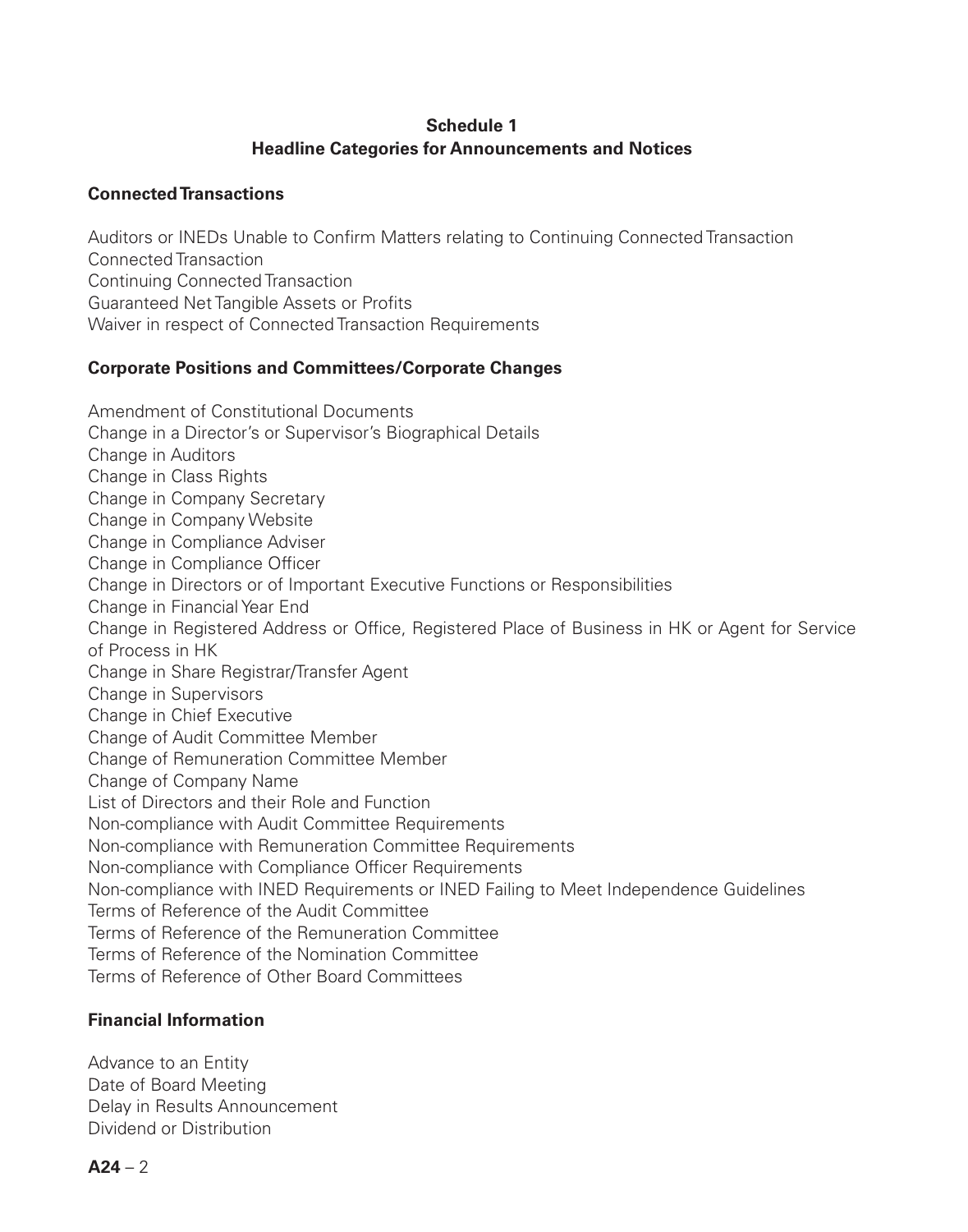Dividend or Distribution (Announcement Form) Final Results Financial Assistance and/or Guarantee to Affiliated Company Interim Results Modified Report by Auditors Net Asset Value Profit Warning Prior Period Adjustments due to Correction of Material Errors Quarterly Results Results of a Subsidiary Revision of Information in Published Preliminary Results Revision of Published Financial Statements and Reports

# **Meetings/Voting**

Change of Voting Intention Material Information after Issue of Circular Nomination of Director by Shareholder Notice of AGM Notice of EGM/SGM Re-election or Appointment of Director subject to Shareholders' Approval Results of AGM Results of EGM/SGM Change in Auditors subject to Shareholders' Approval

# **New Listings (Listed Issuers/New Applicants)**

Allotment Results Formal Notice Listing of Securities by way of Introduction Striking Price on Offer for Subscription or for Sale by Tender Supplemental Information regarding IPO Transfer of listing from GEM to Main Board Mixed Media Offer

# **Notifiable Transactions**

Delay in Completion Discloseable Transaction Major Transaction Reverse Takeover Share Transaction Termination of Transaction Variation to Terms Very Substantial Acquisition Very Substantial Disposal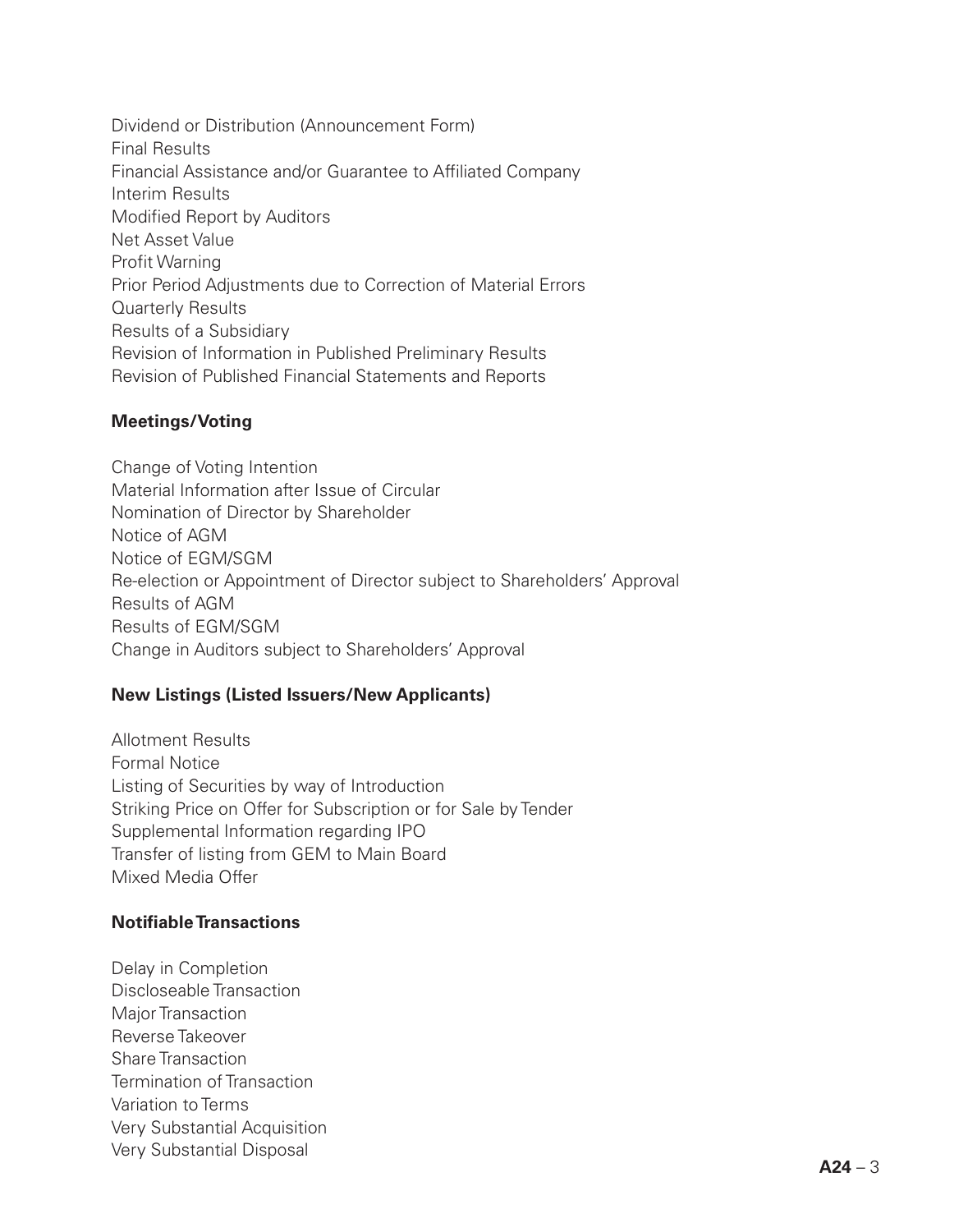## **Reorganisation/Change in Shareholding/Major Changes/Public Float/Listing Status**

Announcement by Offeree Company under the Takeovers Code Announcement by Offeror Company under the Takeovers Code Change in Principal Business Activities Change in Shareholding Charging or Pledging of Shares by Shareholder Concentration of Shareholdings Dealing in Securities by Director where Otherwise Prohibited under Model Code Group Restructuring or Scheme of Arrangement Lack of Open Market in Securities Listing on Overseas Exchange or Securities Market Privatisation/Withdrawal or Cancellation of Listing of Securities **Resumption** Spin-off Sufficiency of Assets and/or Operations and/or Issuer becoming Cash Company Sufficiency of Public Float **Suspension** Trading Halt Winding Up and Liquidation of Issuer, its Holding Company or Major Subsidiary

## **Securities/Share Capital**

Announcement pursuant to Code on Share Buy-backs Bonus Issue (Announcement Form) Capital Reorganisation Capitalisation Issue Change in Board Lot Size Change in Terms of Securities or Rights attaching to Securities Change of Dividend Payment Date Closure of Books or Change of Book Closure Period Consideration Issue Conversion of Securities Intention to Sell Shares of Untraceable Member Issue of Convertible Securities Issue of Debt Securities Issue of Preference Shares Issue of Securities by Major Subsidiary Issue of Shares under a General Mandate Issue of Shares under a Specific Mandate Issue of Warrants Movements in Issued Share Capital Open Offer Placing Rights Issue Share Option Scheme Trading Arrangements (other than Change in Board Lot Size)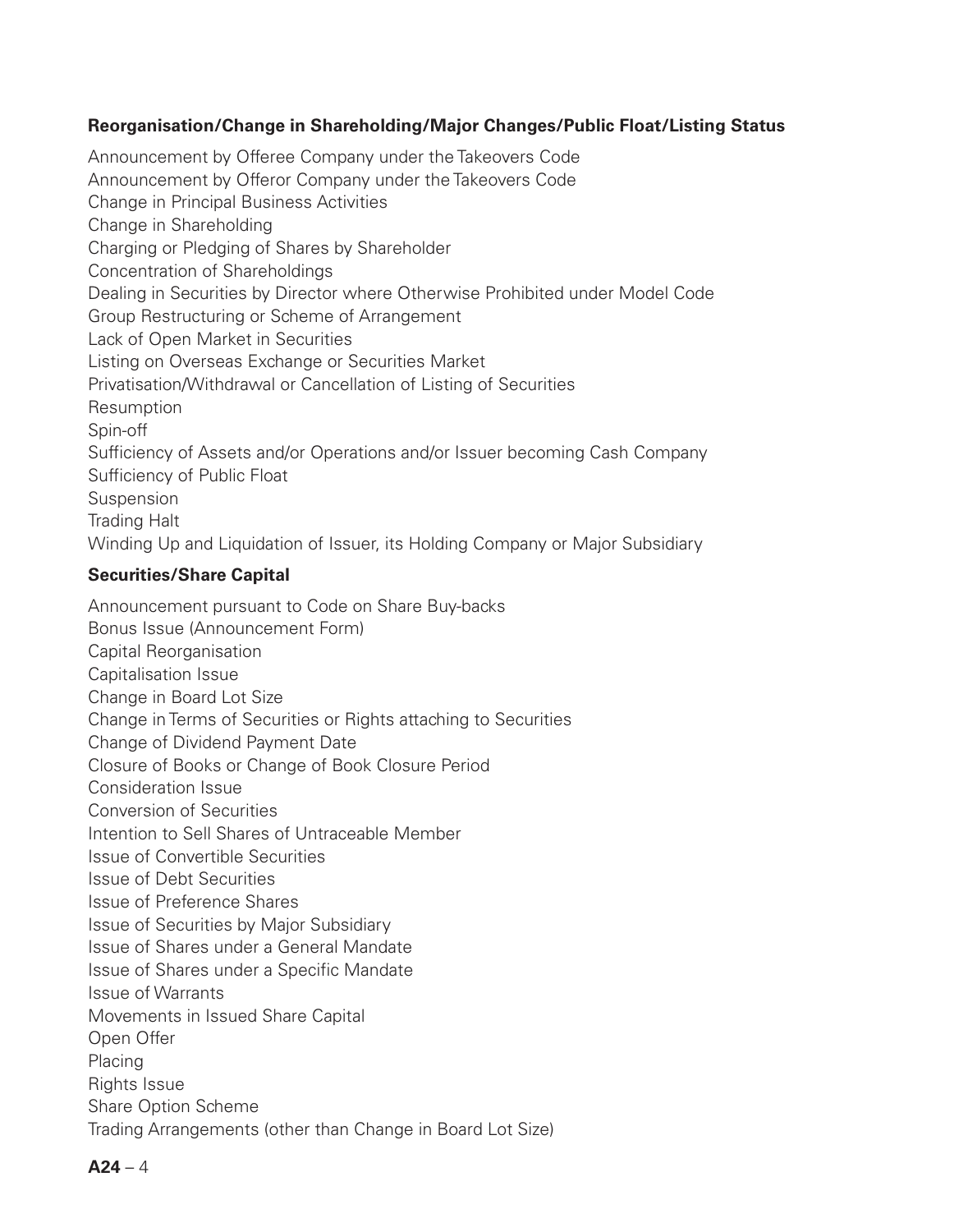## **Miscellaneous**

Breach of Loan Agreement Clarification of News or Reports – Qualified Clarification of News or Reports – Standard or Super Delay in Dispatch of Circular or other Document Inside Information Loan Agreement with Specific Performance Covenant Matters relating to Collective Investment Schemes Matters relating to Options Mining Activities Undertaken by Listed Issuers Other – Business Update Other – Corporate Governance Related Matters Other – Litigation Other – Miscellaneous Other – Trading Update Overseas Regulatory Announcement – Board/Supervisory Board Resolutions Overseas Regulatory Announcement – Business Update Overseas Regulatory Announcement – Corporate Governance Related Matters Overseas Regulatory Announcement – Issue of Securities and Related Matters Overseas Regulatory Announcement – Other Overseas Regulatory Announcement – Trading Update Unusual Price/Turnover Movements – Qualified Unusual Price/Turnover Movements – Standard or Super

# **Schedule 2 Headline Categories for Circulars**

## **Connected Transaction**

Connected Transaction Continuing Connected Transaction

# **Corporate Positions and Committees/Corporate Changes**

Amendment of Constitutional Documents

# **Meetings/Voting**

Change of Voting Intention Material Information after Issue of Circular Nomination of Director by Shareholder Re-election or Appointment of Director subject to Shareholders' Approval Change in Auditors subject to Shareholders' Approval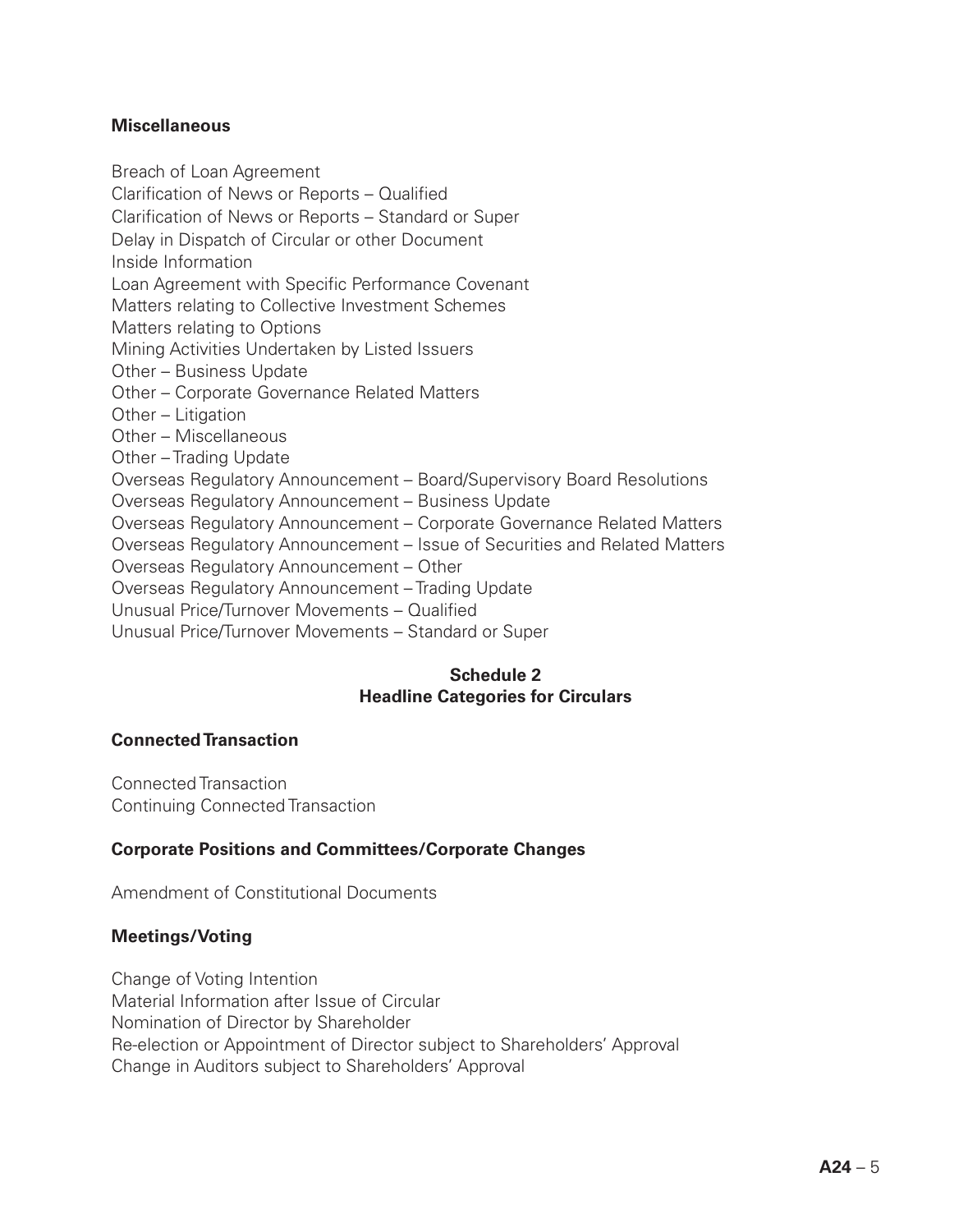## **Notifiable Transactions**

Major Transaction Reverse Takeover Very Substantial Acquisition Very Substantial Disposal

#### **Reorganisation/Change in Shareholding/Major Changes/Public Float/Listing Status**

Document issued by Offeree Company under the Takeovers Code Document issued by Offeror Company under the Takeovers Code Fundamental Change in Principal Business Activities Privatisation/Withdrawal of Listing of Securities Proposal of Mineral Company to Explore for Natural Resources as Extension to or Change from Existing Activities Spin-off

## **Securities/Share Capital**

Capitalisation Issue

Change in Terms of Securities or Rights attaching to Securities Document issued pursuant to Code on Share Buy-backs Exchange or Substitution of Securities Explanatory Statement for Repurchase of Shares General Mandate Issue of Convertible Securities Issue of Debt Securities Issue of Preference Shares Issue of Securities by Major Subsidiary Issue of Securities within 6 Months of Listing Issue of Shares Issue of Warrants Open Offer Rights Issue Share Option Scheme

#### **Miscellaneous**

Matters relating to Collective Investment Schemes **Other**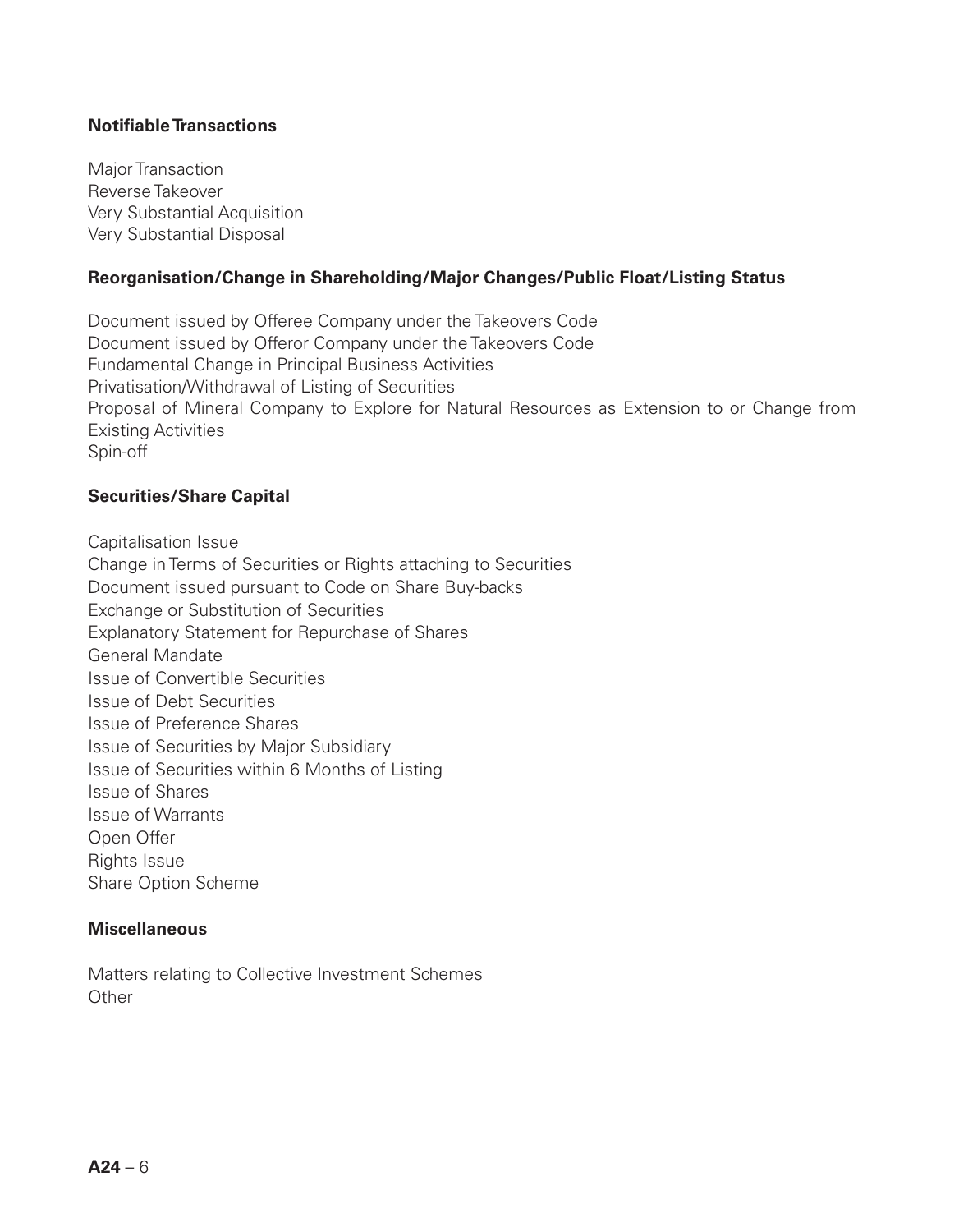# **Schedule 3 Headline Categories for Listing Documents**

Authorised Collective Investment Scheme Capitalisation Issue Deemed New Listing under the Listing Rules Exchange or Substitution of Securities **Introduction** Offer for Sale Offer for Subscription Open Offer Other Placing of Securities of a Class New to Listing Rights Issue Supplementary Listing Document

# **Schedule 4 Headline Categories for Financial Statements/ESG Information**

Annual Report Interim/Half-Year Report Quarterly Report Environmental, Social and Governance Information/Report

# **Schedule 4A Headline Categories for Next Day Disclosure Returns**

Share Buyback Others

# **Schedule 5 Headline Categories for Debt and Structured Products**

# **Callable Bull / Bear Contracts (CBBC)**

Additional information – Exotic CBBC Adjustment to Terms and Conditions – CBBC Adjustment to Terms and Conditions (Announcement Form) – CBBC Base Listing Document – CBBC Daily Trading Report – CBBC Expiry Announcement – CBBC Inside Information – CBBC Launch Announcement – CBBC Liquidity Provision Service – CBBC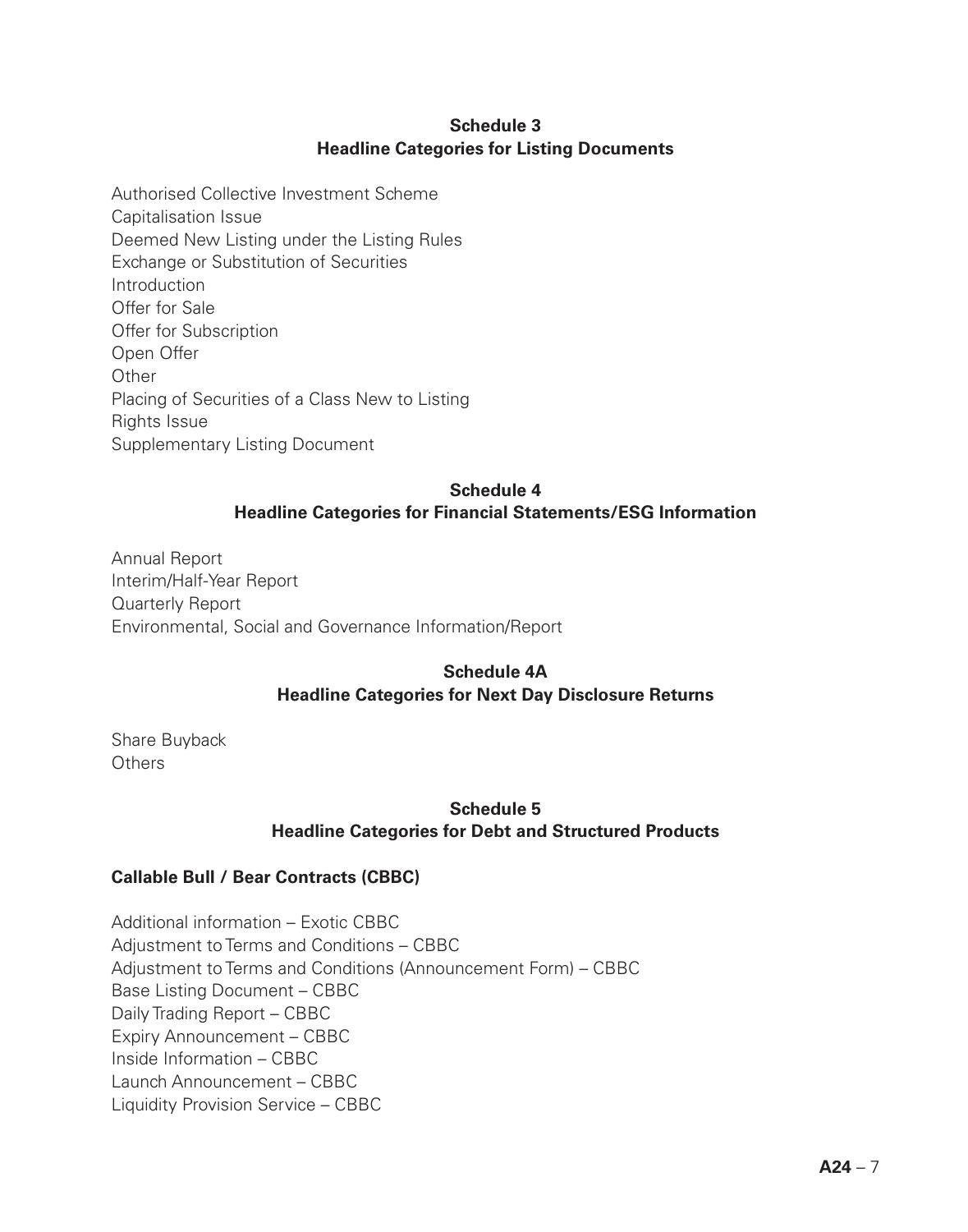Market Disruption Event – CBBC Other – CBBC Pre–Listing Trading Report – CBBC Residual Value (Announcement Form) – CBBC Resumption – CBBC Supplemental Listing Document – CBBC Suspension – CBBC Trading Halt – CBBC Withdrawal of Listing – CBBC Withdrawal of Listing (Announcement Form) – CBBC

# **Derivative Warrants (DW)**

Additional Information – Exotic DW Adjustment to Terms and Conditions – DW Adjustment to Terms and Conditions (Announcement Form) – DW Base Listing Document – DW Daily Trading Report – DW Expiry Announcement – DW Inside Information – DW Launch Announcement – DW Liquidity Provision Service – DW Market Disruption Event – DW Other – DW Pre–Listing Trading Report – DW Resumption – DW Supplemental Listing Document – DW Suspension – DW Trading Halt – DW Withdrawal of Listing – DW Withdrawal of Listing (Announcement Form) – DW

# **Equity Linked Instruments (ELI)**

Additional Information – Exotic ELI Adjustment to Terms and Conditions – ELI Base Listing Document – ELI Daily Trading Report – ELI Expiry Announcement – ELI Inside Information – ELI Launch Announcement – ELI Liquidity Provision Service – ELI Market Disruption Event – ELI Other – ELI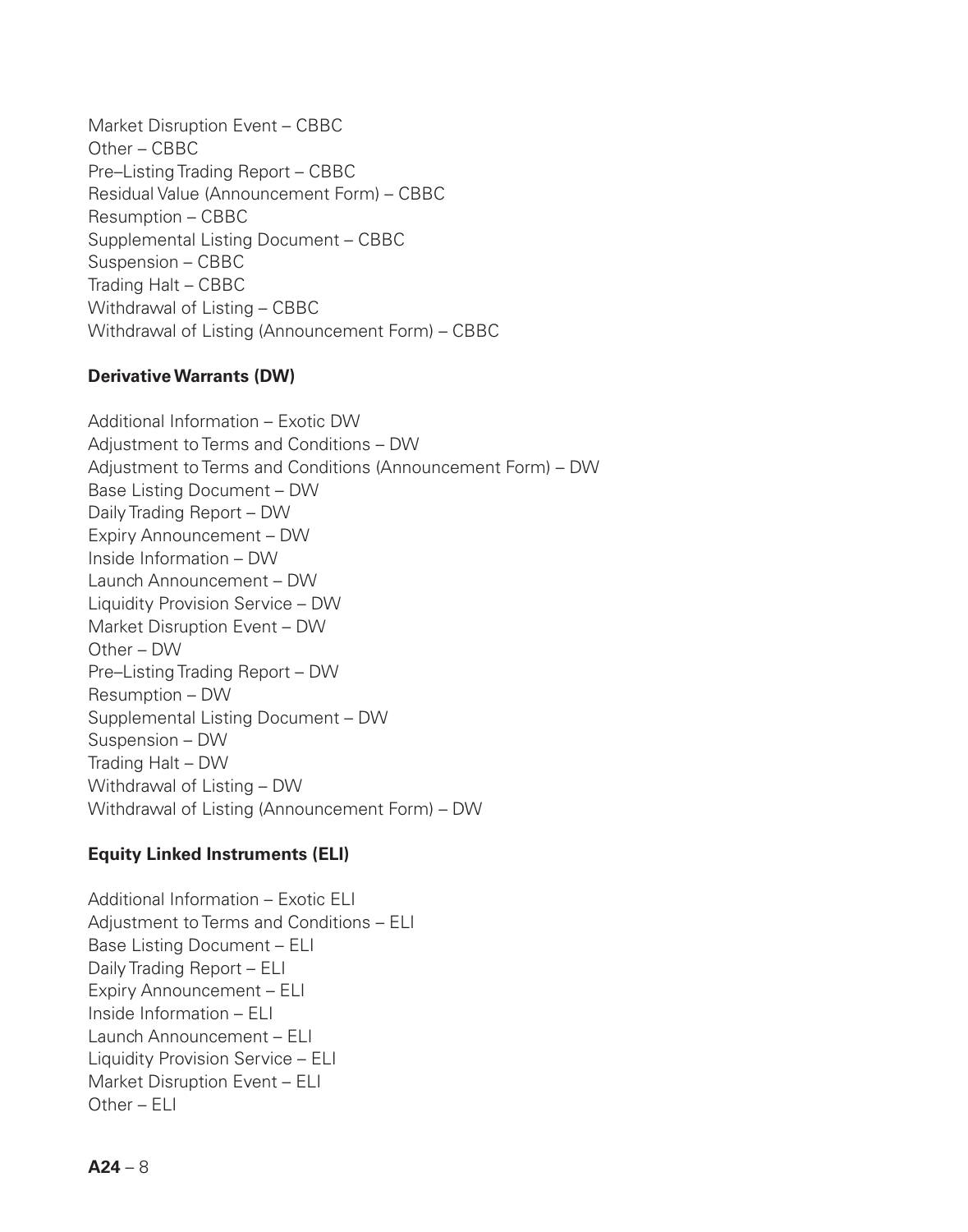Pre–Listing Trading Report – ELI Resumption – ELI Supplemental Listing Document – ELI Suspension – ELI Trading Halt – ELI Withdrawal of Listing – ELI

#### **Information regarding Structured Products Issuers**

Corporate Information – Structured Products Issuer Credit Rating – Structured Products Issuer Financial Disclosure or Report – Structured Products Issuer Inside Information – Structured Products Issuer Other – Structured Products Issuer

#### **Debt Issuance Programmes**

Financial Report – Debt Issuance Programmes Formal Notice – Debt Issuance Programmes Inside Information – Debt Issuance Programmes Issuer-Specific Report – Debt Issuance Programmes Offering Circular – Debt Issuance Programmes Other – Debt Issuance Programmes Overseas Regulatory Announcement – Debt Issuance Programmes

## **Debt Securities**

Adjustment to Terms and Conditions – Debt Securities Financial Report – Debt Securities Formal Notice – Debt Securities Inside Information – Debt Securities Interest Payment (Announcement Form) – Debt Securities Issuer–Specific Report – Debt Securities Offering Circular and Pricing Supplement – Debt Securities Other – Debt Securities Overseas Regulatory Announcement – Debt Securities Prospectus – Debt Securities Redemption or Repurchase – Debt Securities Resumption – Debt Securities Suspension – Debt Securities Trading Halt – Debt Securities Withdrawal of Listing – Debt Securities